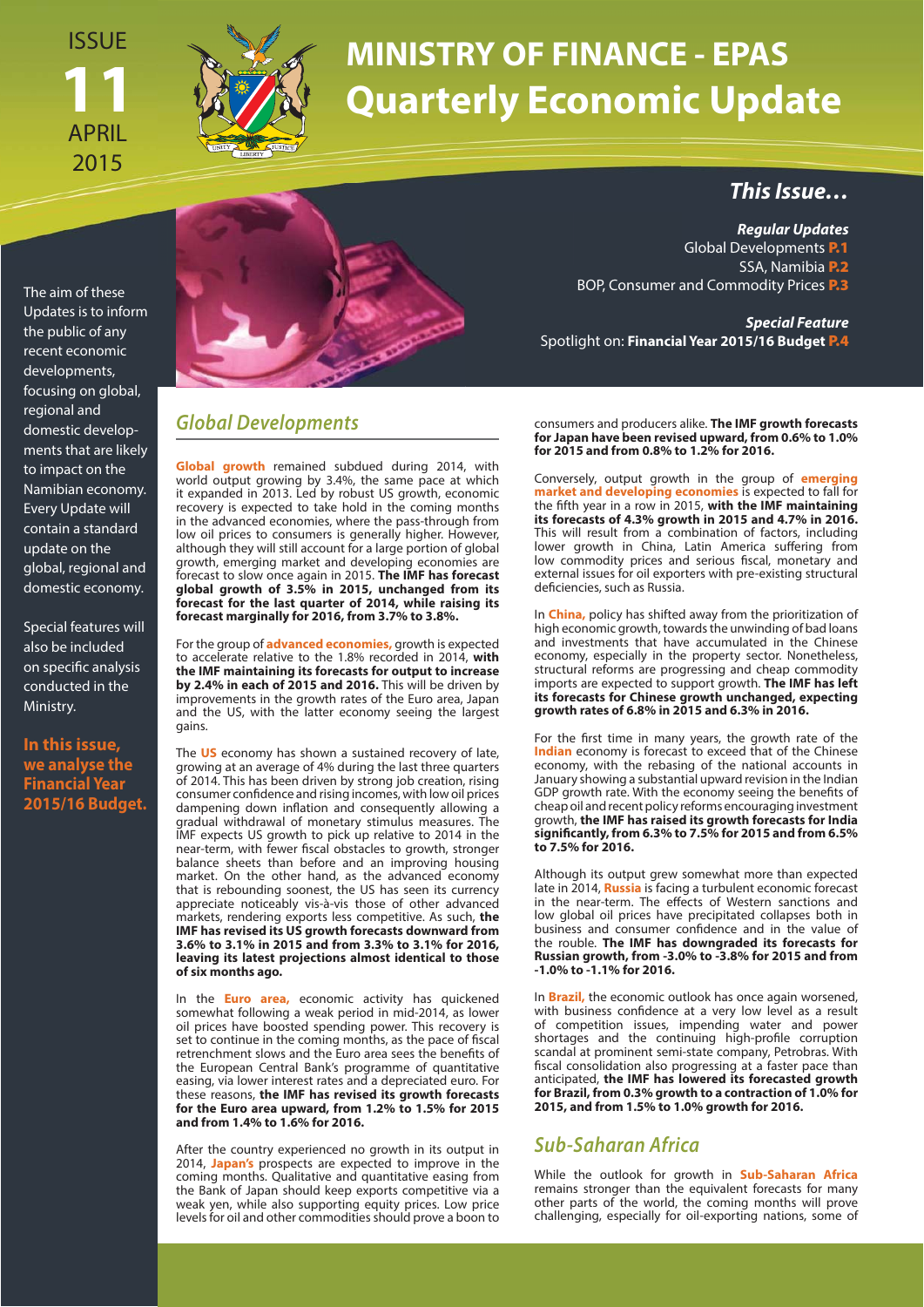

which do not have sufficiently extensive fiscal and external buffers with which to counter the effects of a prolonged spell of low oil prices. Chiefly as a result of the effects of the aforementioned phenomenon on large economies such as Nigeria and Angola, **the IMF has lowered its 2015 growth forecasts for Sub-Saharan Africa, from 4.9% to 4.5% for 2015 and from 5.2% to 5.1% for 2016.**

In **Nigeria**, there has been some praise for the recent efforts of policymakers to address the challenges of the low oil price level: fiscal policy has moved in the right direction with some tightening, while there has also been an appropriate move to allow the naira to depreciate, which, combined with some use of reserve buffers, has stabilized the country's external balances somewhat. The jump in inflation resulting from currency depreciation has also been offset to a degree by lower food prices attributable to a relative increase in domestic food production. However, more fiscal consolidation will be needed as revenue from the oil sector remains low, which will inhibit the non-oil sector via cuts in investment. **The IMF has maintained its 2015 growth forecast for Nigeria at 4.8% (which represents a 2.5 percentage point cut on its forecast six months ago), while the forecast for 2016 has been cut from 5.2% to 5.0%.**

The economy of **Angola** is facing similar upheaval as a result of low oil prices, with the share of oil in Government revenue expected to fall from 70.0% in 2014 to around 36.5% in 2015. This collapse in Government revenue will be accompanied by large cuts in Government expenditure, with parliament approving a 25% cut in the Budget in February 2015, which will hurt potential growth in the medium run by stifling investment. Current efforts by the Angolan Government to fund infrastructure projects through foreign borrowing have not been helped by recent downgrades to Angola's credit ratings. Exports, of which 95% came from the oil sector in 2014, have also fallen sharply, causing the kwanza to depreciate at an annual rate of just under 10%, which will in turn stoke inflation. In light of these issues, **the IMF has lowered its growth forecasts**  for Angola significantly, from 5.9% to 4.5% for 2015 and **from 6.2% to 3.9% for 2016.**

**South Africa,** Sub-Saharan Africa's second largest economy, continues to grow well below potential as it struggles to shake off its structural bottlenecks, including problematic labour relations and electricity supply constraints. Although world oil price movements have offered some much-needed relief from high inflation, allowing monetary policy to remain accommodative, business and consumer confidence remains subdued. Additionally, external and domestic demand has been weak. As a consequence, **the IMF has lowered its growth forecasts for South Africa, from 2.1% to 2.0% for 2015 and from 2.5% to 2.1% for 2016.**

## **Namibian Economy**

**During the fourth quarter of 2014, Namibian GDP is estimated to have grown by 8.9% y-o-y,** supported by strong y-o-y growth in the public administration, manufacturing, agriculture and construction sectors. This is a strong growth rate when compared with the 5.6% growth observed in Q413, and especially compared with the GDP growth of just 1.7% recorded for Q314. The latter number was revised down from the previous estimate of 2.3% growth in Q314, due to large downward revisions to growth in the health, construction, and wholesale and retail trade sectors in that quarter.

The manufacturing sector made the greatest contribution to GDP growth in Q414, having posted y-o-y contractions in the preceding four quarters, growing at a rate of 13.8% y-o-y and contributing 1.4 percentage points to the aforementioned 8.9% overall growth rate. The public administration sector, which grew by 14.7% y-o-y in Q414, made a contribution to the growth rate of 1.3 percentage points. However, in addition to these large sectors of the economy recording strong growth, some smaller industries made a significant contribution to annual growth in Q414. Output from construction expanded strongly in Q414, recording y-o-y growth of 19.0%, and construction

contributed 0.9 percentage points to growth, as did the health sector, which is estimated to have grown by 26.4% y-o-y in Q414. Agricultural output grew by 22.3% y-o-y in Q414, contributing 0.8 percentage points to overall growth. On the other hand, the *fishing* sector performed poorly, with output falling by 26.0% y-o-y and sliding 41.7% compared to Q314. The fishing sector dragged GDP growth down by 0.6 percentage points y-o-y in Q414.

The publication of GDP growth figures for Q414 by the Namibia Statistics Agency (NSA) accompanied the publication of the **Preliminary National Accounts for 2014.** These accounts estimated that **real GDP grew by 4.5% in 2014**, representing a deceleration of the economy from its previous rates of growth of just over 5.0%, seen from 2011 to 2013.

This relatively low overall growth rate was influenced by subdued growth in manufacturing, which is estimated to have expanded by just 0.5% in 2014, and in mining and quarrying, which is estimated to have contracted by 4.6% in 2014. The recorded growth rate of 4.8% in public administration and defence was also surprisingly low, given the notable expansion in government budgetary expenditure in the FY2014/15 budget. Furthermore, construction was estimated to have grown by 14.6% in 2014, a marked slowdown compared with the 30.2% growth seen in 2013, in spite of large amounts of construction work being completed during 2014 on the Husab Uranium and Otjikoto Gold mining projects. Given that previous preliminary growth estimates have been conservative (for example, the preliminary growth rate estimate for 2013, 4.4%, was revised upwards to 5.1% in the final accounts), it would not be surprising to see a higher growth estimate for 2014 in the NSA's Final National Accounts, once further relevant data become available to be incorporated into the estimates.

## **Balance of Payments**

**The fourth quarter of 2014 saw an improvement in**  Namibia's current account deficit, which shrank by **14.9% q-o-q, from N\$1.1 billion in Q314 to N\$975 million.** This improvement could mainly be attributed to a smaller merchandise trade deficit during Q414 than in Q314. On the other hand, there was cause for concern regarding the annual evolution of the current account; **the nation's**  current account deficit for 2014 as a whole was N\$9.6 **billion, representing a large increase of 91.6% over the N\$5.0 billion current account deficit recorded in 2013.** This development came on the back of significant annual growth in the merchandise and service trade deficits, as well as greater outflows of investment income.

As mentioned above, the merchandise trade balance improved in Q414, with the deficit recorded in this category shrinking by 13.5% q-o-q, from N\$5.9 billion in Q314 to N\$5.1 billion. This resulted from an increase in exports of 3.9% q-o-q, from N\$11.5 billion in Q312 to N\$11.9 billion in Q414, combined with a 2.0% decrease (q-o-q) in the value of goods imported, from N\$17.3 billion to N\$17.0 billion. The strong export performance in Q414 was supported by growth of mineral exports other than diamonds, which increased by 66.9% relative to Q314, and 26.3% q-o-q growth of exports of food and live animals. Conversely, the merchandise trade deficit for 2014, at N\$26.0 billion, was 34.8% larger than the deficit recorded in 2013, which was recorded as N\$19.3 billion. Although the value of goods exported saw annual growth of 7.2% during 2014, primarily driven by export growth in diamonds and manufactured goods, imports grew at a faster annual pace, rising by 15.5% in 2014 relative to 2013.

Among the smaller categories of the current account, the trade balance of net services improved marginally in Q414, with the deficit shrinking by 2.7% q-o-q, from N\$137 million in Q314 to N\$133 million, thanks to improvements in the respective balances in the trade of insurance and travel services. Net investment income fell considerably q-o-q in Q414, from a net inflow of N\$109 million in Q314 to a net outflow of N\$564 million, mainly due to increases in income paid out from direct investments and other investments in Namibia.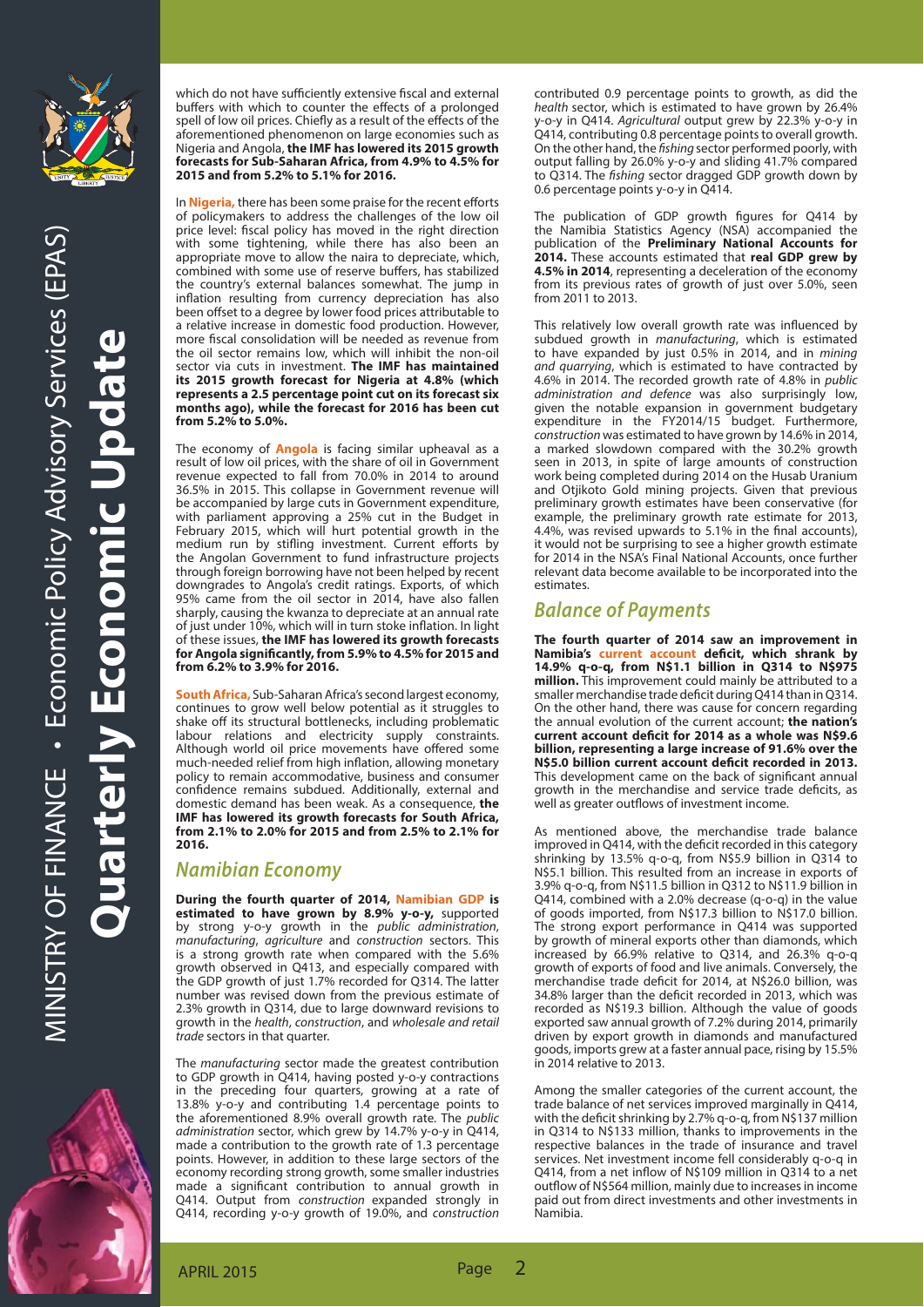Net current transfers in cash and in kind, a category from which net inflows have typically helped to offset somewhat the deficits in goods and service trade and income flows, grew by 0.7% q-o-q in Q414, from N\$4.75 billion to N\$4.79 billion, as the largest constituent of this category, SACU transfers, remained at the annual level set in Q214. The aforementioned small increase came mainly from higher takings from withholding taxes. In 2014, inflows from current transfers in cash and in kind increased by 19.4%, from N\$15.2 billion during 2013 to N\$18.2 billion, due to both a 19.1% increase in SACU inflows and a 77.8% increase in withholding tax revenue. Nonetheless, as demonstrated by the deterioration of the annual current account balance, the increase in current transfers in cash and in kind did not keep pace with the growth of the goods, services and income deficit, which was recorded at 37.3% during 2014.

Namibia's capital and financial account balance, **however, showed a marked improvement in Q414, with its surplus rising by 122.7%, from N\$2.2 billion in Q314 to N\$4.8 billion.** The main driver of this development was the improvement of portfolio investment, from an outflow of N\$1.6 billion in Q314 to an inflow of N\$71 million in the fourth quarter of the year. The improvement in the capital and financial account balance was also supported by direct investment in Namibia, inflows from which rose by 24.2%, from N\$1.5 billion in Q314 to N\$1.9 billion in Q414, and by other long-term investments, which represented an inflow of N\$2.7 billion in Q414, marking a 14.5% improvement from the N\$2.3 billion inflow posted in Q314. Other short term investments also influenced the overall balance in Q414, recording an outflow of N\$206 million, compared with an outflow of N\$490 million in the previous quarter.

It is worth noting that the net errors and omissions reported for Q414 are very large, totalling a negative N\$6.7 billion. This figure, eclipsing the capital and financial account as it does, means that although the capital and financial account surplus mentioned above for Q414 is far larger than the corresponding current account deficit, the Bank of Namibia's foreign exchange reserves still declined by N\$2.8 billion during Q414.

During the whole of 2014, the capital and financial **account surplus was N\$10.5 billion, representing an improvement of 54.4% over the 2013 surplus of N\$6.8 billion.** Nevertheless, net errors and omissions for 2014 were negative and more than twice as large as the corresponding figure was in 2013, so that the Bank of **Namibia's foreign exchange reserves declined by N\$1.8 billion during 2014.** This represented the first annual decline in reserves since 2010, and shows the justification for the interest rate hikes implemented by the Bank of Namibia in recent months.

#### **Consumer Prices**

Annual consumer price inflation declined for the fourth **month in a row in March 2015, reaching a rate of 3.4% y-o-y, whereas prices increased by 0.4% m-o-m.** Annual inflation fell from its February level of 3.6%, continuing the trend of steadily slowing prices that has been observed since June 2014. The low annual inflation rate in March was influenced both by the y-o-y price deflation observed in the transport category and by relatively low, positive rates of inflation in housing, water, electricity, gas and other fuels (the most heavily weighted category of the consumption basket); food and non-alcoholic beverages; and clothing and footwear.

Prices in the category of transport fell by 3.7% y-o-y in March, down from a decrease of 2.6% the previous month, driven lower by petrol and diesel price cuts in effect since the beginning of February, which were related to prevailing low international oil prices. Price inflation in housing, water, electricity, gas and other fuels was recorded at 2.9% y-o-y in March, unchanged from a month earlier, with price growth for rental payments, electricity, gas and other fuels remaining relatively subdued. In food and non-alcoholic beverages, the second most heavily weighted category in the consumption basket, y-o-y inflation fell from 6.6% in February to 5.5% in March, on the back of fruit, meat, fish, milk, cheese, eggs, and especially in bread and cereals. Among the less important categories, price growth in education fell marginally, from 4.4% y-o-y in February to 4.3% in March, well below the rate of 8.0% that prevailed throughout 2014, with prices at each level of education growing significantly more slowly than in 2014. Inflation in clothing and footwear also fell, from 1.6% y-o-y in February to 1.3% in March, due to a combination of low inflation in clothing and 0.3% y-o-y deflation in footwear.

Meanwhile, inflation in alcoholic beverages and tobacco picked up in March 2015, rising from 7.7% y-o-y in February to 8.6%, as both alcohol and tobacco recorded relatively high m-o-m inflation rates in March (1.6% and 1.4%, respectively). Inflation in furnishings, household equipment and routine maintenance of the house also accelerated somewhat, from 3.6% y-o-y in February to 4.2% in March, thanks to faster price growth in household textiles and household appliances.

## **Commodity Prices**

Continuing a trend observed in the previous two quarters, commodity prices fell sharply in the first quarter of 2015, **with the IMF overall commodity price index sliding by 35.8% y-o-y and 10.2% q-o-q in March 2015.** This phenomenon pervaded all major categories of commodity, with prices for food, metals and crude oil falling in the same period.

Metals prices fell further in the first quarter of 2015 than previously, **with the IMF metals price index falling by 9.5% q-o-q (compared with a 7.9% q-o-q drop in Q414) and by 18.4% y-o-y.** In general, these price drops stemmed from weak international demand, particularly in light of the slowdown in construction in China. Cheaper energy and freight inputs to metals production and relatively depreciated producer currencies have also helped to keep supply at high levels in spite of falling prices.

Despite remaining at low levels, uranium prices appear to have bottomed out, rising by 12.8% y-o-y in spite of poor performance in mid-2014, with Japan recently approving the re-opening of two nuclear reactors and China announcing the construction of two new reactors of its own. Among Namibia's other key metals exports, zinc prices increased by only 1.0% y-o-y in March after a poor first quarter of 2015, in which prices fell by 6.8% q-o-q. This came as a consequence of weak demand and robust supply. Copper prices fell by 10.7% y-o-y in March, having fallen by 7.9% in Q115, on the back of weak demand, ample supply and high inventories.

**Crude oil prices** continued to fall, albeit at a slower pace than that observed in late 2014, as prices for the commodity appeared to bottom out in January and recovered slightly thereafter. **The IMF crude oil price index, and average of the prices for Brent Crude, West Texas Intermediate and Dubai Crude, was down 49.1% y-o-y in March 2015, having fallen by 12.6% q-o-q in Q115.** Global oil supply has remained strong: US production in March 2015 was 9.33 million barrels per day (b/d), representing an increase of 1.09 million b/d y-o-y. Although US crude oil output is projected by the Energy Information Administration to stop growing m-o-m in May 2015, US inventories of the commodity are expected to remain above normal until early 2017. Recent international negotiations on sanctions against Iran have raised the prospect of sizeable Iranian oil exports entering the world market by late 2015, which would help to keep oil prices low.

**Having fallen by 8.9% q-o-q in Q115, the IMF food price y-o-y in March 2015**, with the falling **food prices** coming as a consequence of plentiful supply levels for most products, as well as a favourable outlook for future production. Prices for wheat and soybean meal fell by 14.4% and 12.7% q-o-q, respectively, in March thanks to record harvests expected in these sectors. Large supply volumes in meat and fish production also precipitated significant decreases in the prices of pork, beef, lamb, salmon and fishmeal during the first quarter of 2015.



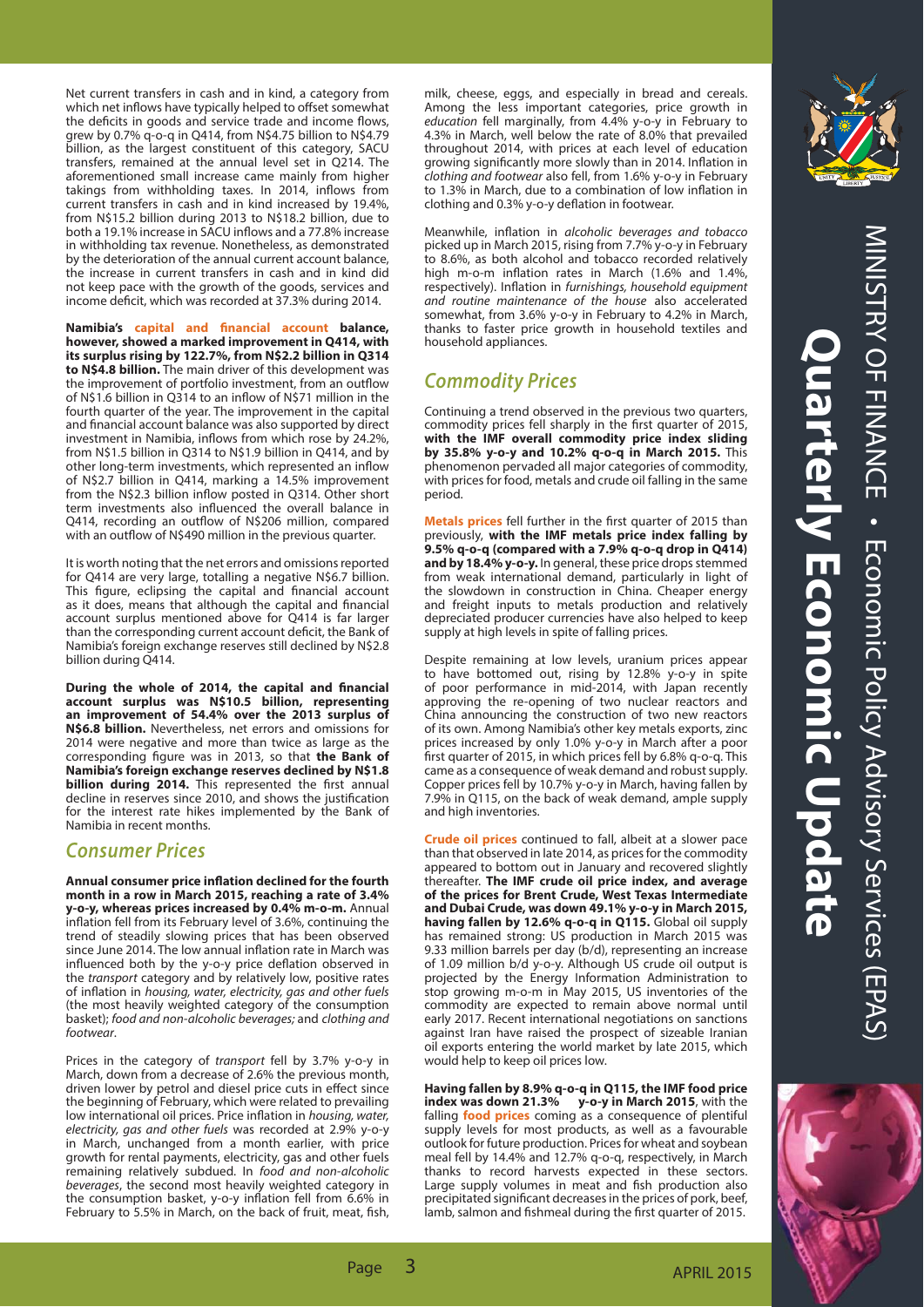

O

# **SPECIAL FEATURE**

## **Spotlight on:** Analysis of the FY2015/16 Budget

## **Overall budget**

Overall expenditure from the FY2015/16 Budget is projected to amount to N\$67.08 billion, marking an increase of 11.4% from the N\$60.20 billion listed in the FY2014/15 budget. This represents more gradual expenditure growth than the 28.8% increase seen in FY2014/15. The current budget is divided among operational expenditure (77.7%), development expenditure (16.5%) and interest payments on outstanding Government debt (5.8%). As a portion of the total budget, operational expenditure has decreased slightly, from 79.9% of the total budget in FY2014/15, while the development budget has increased (from 15.9% to 16.5%). Interest payments have also increased as a proportion of the overall Budget, from 4.2% last year to 5.8%.

#### **Figure 1: Expenditure Growth Rate (%) Figure 2: Budget Expenditure Categories**



35.0% 30.0% 25.0% 20.0% 15.0% 10.0% 5.0%  $0.0\%$ 2013/14 2014/15 2015/16 2016/17



## **Expenditure distribution**

The **Social sector** – which comprises of the Ministries of Education, Arts and Culture; Higher Education, Training and Innovation; Gender Equality and Child Welfare; Health and Social Services; Sport, Youth and National Service; Veterans Affairs; and Poverty Eradication and Social Welfare – will be allocated the largest share of the budget in the 2015/16 financial year, receiving N\$26.72 billion, or 42.3% of total planned expenditure. This is due to the significant allocations to **Education (N\$15.35 billion)** and **Health and Social Welfare (N\$6.49 billion)**. The high allocation of resources to the social sector is aimed at the direct reduction of poverty and improved welfare, examples of which in this budget include the increase of the old age pension from N\$600 to N\$1,000 per month, as well as the announcement to provide secondary education free of charge in order to lead the way in providing every youth in the country with an equal opportunity to education.

I,

The **Public Safety sector** – which comprises of the Ministries of Home Affairs and Immigration; Police; Defence; Justice; the Namibian Correctional Services; and the Anti-Corruption Commission – will receive the second largest allocation, at N\$14.16 billion, or 22.4% of total planned expenditure. Of this, **Defence (N\$7.23 billion)** and **Police (N\$4.77 billion**) will receive the largest shares. Allocation in this sector is essential to ensure our hard earned independence and freedom are characterised by the peace, public safety, security and rule of law that are prerequisites for national development and economic growth.

Following closely behind is the **Economic sector** – which comprises of the Ministries of Finance; Mines and Energy; Environment and Tourism; Industrialisation, Trade and SME Development; Agriculture, Water and Forestry; Fisheries and Marine Resources; Land Reform; and Economic Development and National Planning – which will receive N\$9.94 billion, or 15.7% of total planned expenditure. Of this, **Finance (N\$7.77 billion**, of which **N\$3.88 billion** has been allocated or interest payments**)** and **Agriculture, Water and Forestry (N\$2.42 billion)** will receive the biggest shares. Resources in this sector are directed towards ensuring stable macroeconomic growth, leading to prosperity and wealth creation, as well as the implementation of projects aimed at driving the national industrialisation agenda, and boosting national food security and self-sufficiency.

The **Administrative sector** – which comprises the Office of the President; the Office of the Prime Minister; the National Assembly; the Auditor General; the National Council; the Electoral Commission; and the Ministries of International Relations and Cooperation; Labour, Industrial Relations and Employment Creation; and Urban and Rural Development – will receive N\$6.60 billion, or 10.4% of total planned expenditure. Of this, **Urban and Rural Development (N\$3.12** 

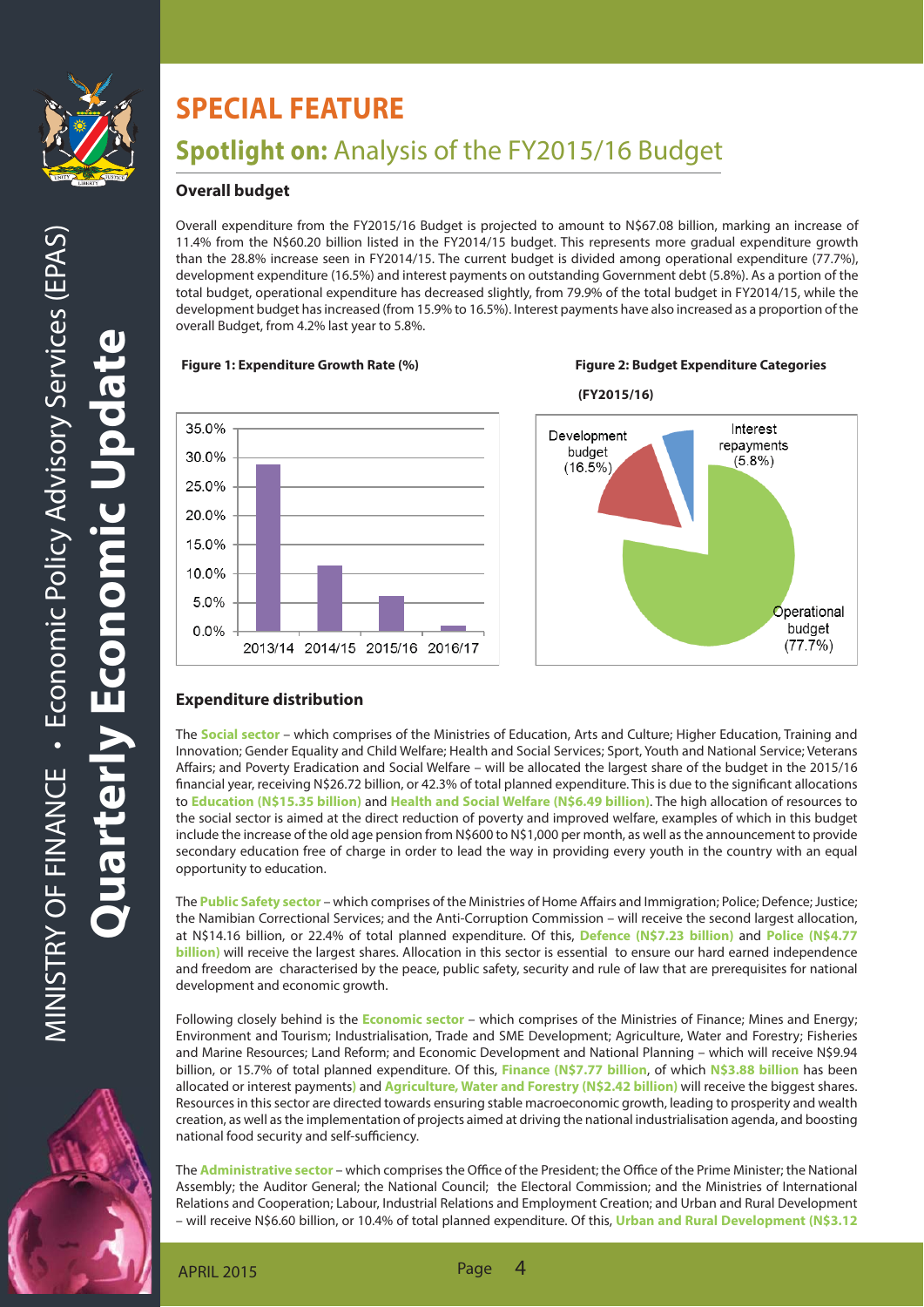**billion)** and **International Relations & Cooperation (N\$936.2 million)** will receive the largest shares. Funding is directed towards the improvement of internal efficiency and accelerated service delivery to all Namibians, and also to ensure accountability and maximum value for money.

Finally, the **Infrastructure sector** – which comprises of the Ministries of Works; Transport; and Information and Communication Technology – will receive N\$5.80 billion, or 9.2% of total planned expenditure. The majority of the infrastructure sector's allocation will be given to **Transport (N\$4.47 billion)**. This allocation will cater for growthenhancing infrastructure in the logistics and energy sectors to ensure Namibia becomes a regional logistics hub as per NDP aspirations.



**Figure 3: Breakdown of Budget Expenditure by Sector (FY2015/16)**

### **Objective and focus of the budget**

Despite the tremendous efforts that Government has made throughout the past 25 years and the economic growth that was achieved, Namibia still faces significant challenges, such as an unemployment rate of 28.1%, high levels of poverty and high inequality. Therefore, the current budget aims to address these challenges in a customized and effective manner, keeping in mind the following focal points:

- An inclusive growth agenda for our country where "no Namibian will feel left out", led by the following Ministries: Industrialization, Trade and SME Development; Higher Education, Training and Innovation (via skills development and promotion of innovation); Public Enterprises; and Finance (via the establishment of the PPP unit). This growth agenda aims to address these issues at hand:
	- o Diversifying and industrializing the economy;
	- o Continuous development of functional and technical skills through increased access to tertiary education and vocational training;
	- o Developing and supporting domestic and regional value chains in the areas of comparative and competitive advantage;
	- o Crowding in much needed investment through private-sector and SME support programmes, as well as by harnessing PPPs;
	- o Leveraging PPPs for infrastructure development and public service delivery.
- Reduction of poverty and improvements to social welfare. This is the aim behind the creation of the Ministry of Poverty Eradication and Social Welfare, whereas the Ministries of Gender and Child Welfare; Labour, Industrial Relations and Job Creation; Land Reform; and Finance all have components designed to address the following issues;
	- o Strengthening social safety nets both in quantity and coverage, as the first line of defence against poverty for the vulnerable members of our society;
	- o Supporting the creation of decent jobs and self-employment opportunities in the private sector;
	- o Implementing policies that promote local access to, and enhance ownership of, resources and nurturing the capacity to exploit these resources profitably;
	- o Designing and implementing redistributive tax policies that are simultaneously pro-poor and progrowth.
- Achievement of prosperity and wealth creation. The achievement of this objective will be promoted through

Page 5 and 2015 and 2015 and 2015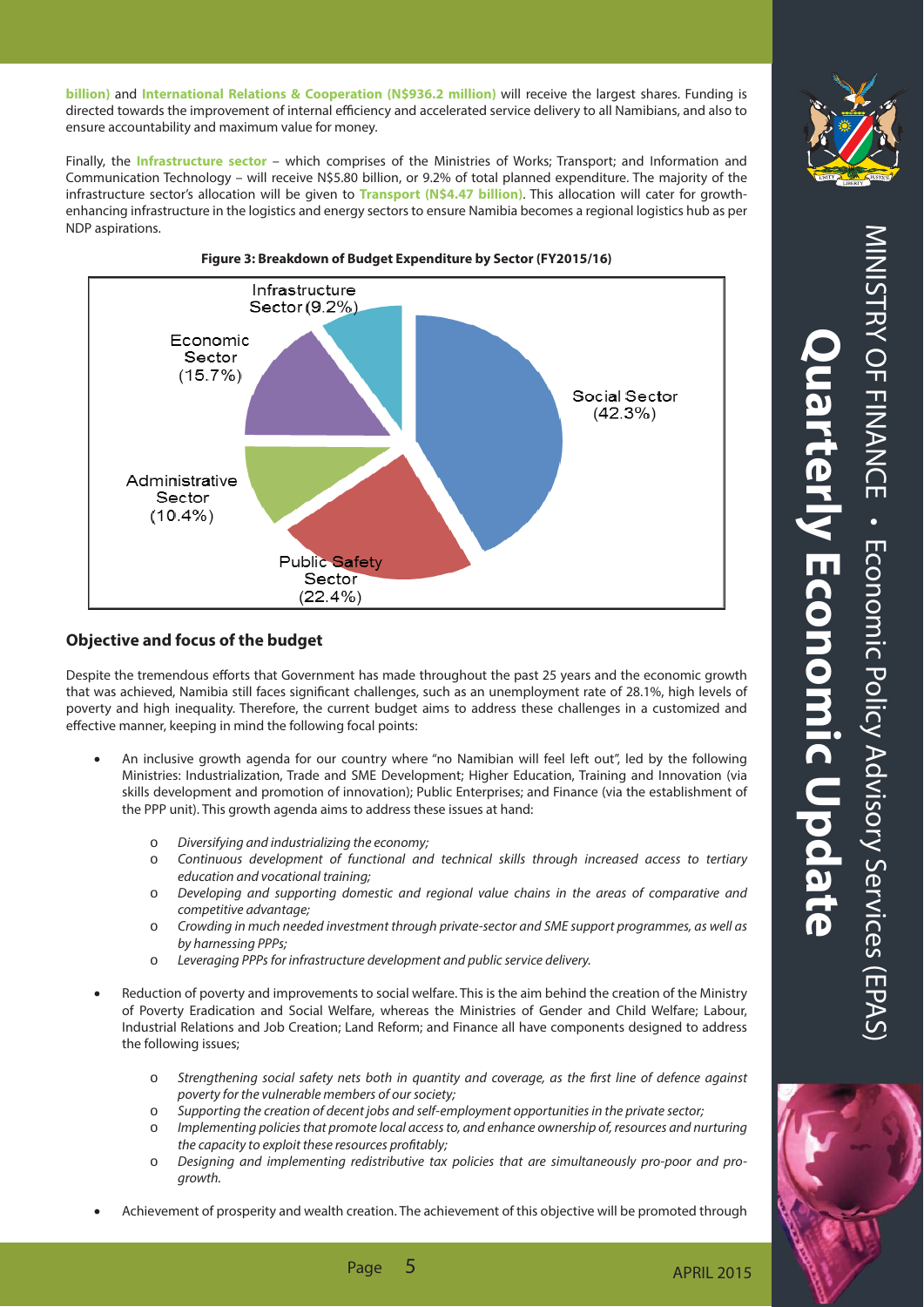

the Ministry of Industrialization Trade and SME Development (local industry development); the Ministry of Finance (tax policies); and the Development Bank of Namibia (access to finance) by:

- o Empowering Namibians in a manner that creates sustainable and broad-based wealth creation;
- o Promoting affordable and sustainable access to finance and means of production, while maintaining responsible lending;
- o Developing facilities to support SME access to finance and mentorship programmes;
- o Increasing the share of local ownership and share in the value chains across various industrial and service-oriented activities;
- o Encouraging wealth accumulation and prudent management;
- o Expanding the provision of basic amenities to all Namibians.
- A performance-oriented and results-based work culture in the public service to ensure accelerated service delivery, accountability and value for money. This will be promoted through the Ministry of Public Enterprise, the newly adopted performance management system (PMS) and the Ministry of Higher Education, Training and Innovation. The following actions will allow for the achievement of this objective:
	- $\circ$  Improving service delivery by strengthening the internal efficiency of the public service sector, through performance measures and accountability;
	- o Continuous skills development;
	- $\circ$  Reform of public enterprises to ensure affordable, competitive, reliable and sustainable service delivery.

#### **Infrastructure and development**

The development budget has increased by 15.8%, from N\$9.58 billion to N\$11.10 billion, to finance planned infrastructural investments, while additional funds required will be sourced from the financial markets, with parastatals borrowing funds under a Government guarantee. Planned infrastructure projects include the construction of a dual carriageway between Windhoek and Okahandja by the Road Fund Administration, the construction of the national fuel storage facility, fuel pipeline and the fuel offloading jetty at Walvis Bay by the National Energy Fund, and planned guarantees for NAMCOR and NamPower for the Kudu Gas-to-Power Project and to NHE for the Mass Housing Programme.

#### **Development budget top 5 shares**

The top five recipients for the Development budget in FY2015/16 are the Department of Transport (N\$2.83 billion), the Ministry of Urban and Rural Development (N\$1.33 billion), the Ministry of Agriculture, Water and Forestry (N\$1.25 billion), the Ministry of Health and Social welfare (N\$698.8 million) and the Ministry of Defence (N\$654.0 million). These funds will be used towards the aforementioned planned infrastructure development programs in different sectors.



#### **Figure 4**: **Development budget - major recipients (N\$000s)**

#### **2015/16 budget link to NDP4 priority sectors**

Although there have been improvements in terms of policy and budgeting alignment to NDP4 priority sectors, more still needs to be done. The priority sectors in NDP4 are: Agriculture, Tourism, Logistics and Manufacturing. The following are some of the projects, initiated by Government through Budget financing, that are directed and linked with NDP4 priority sectors (all expenditure figures are for the FY2015/16-2017/18 MTEF period):

Logistics

- Construction and Upgrading of Roads (various projects) N\$4.67 billion
- Maintenance of Roads (Paved and Non-Paved) and Flood-Damaged Infrastructure Repair N\$478.0 million
- Railway Network Upgrading N\$3.26 billion
- Northern Railway Line Extension N\$313.7 million
- Development of Cape Fria Katima Mulilo Railway Line N\$242.8 million
- Air Transport Infrastructure (various projects) N\$744.1 million
- Rural Electrification N\$208.3 million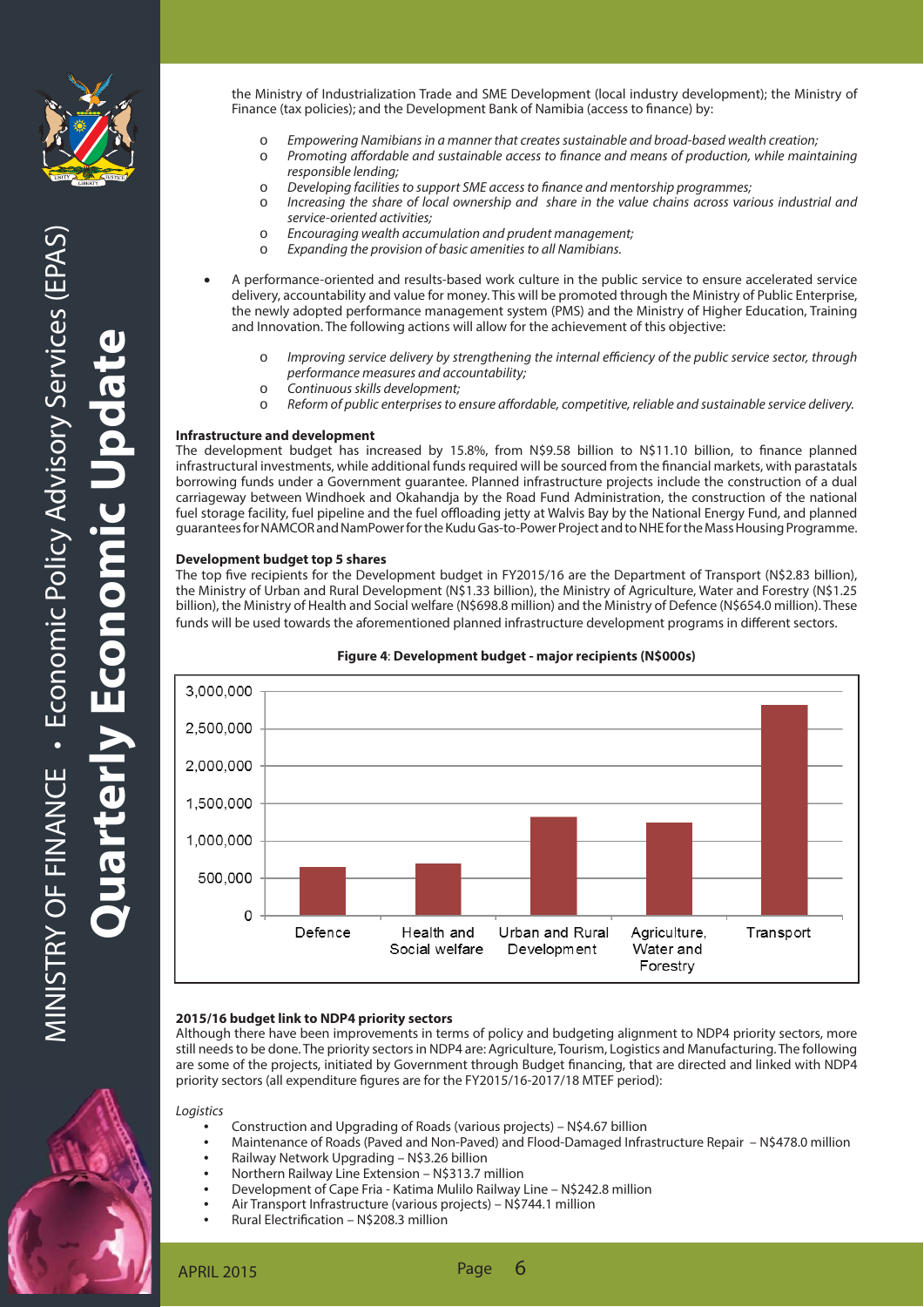#### Manufacturing

- Construction of Sites and Premises Industrial Estates N\$480.0 million
- Special Industrialization Program N\$340.0 million
- Export Processing Zone Infrastructure Development N\$115.9 million
- External Trade Infrastructure Development N\$67.8 million
- Agro Processing Development N\$60.0 million
- Socio-Economic Development in Hardap and //Karas Regions N\$58.0 million

#### **Agriculture**

- Improving Livestock Productivity (various projects) N\$823.5 million
- Construction of Large Dams, Desalination and Provision of Water to larger Settlements N\$769.1 million
- Green Scheme (mainly development of farm infrastructure and irrigation systems) N\$630.4 million
- Rural Water Supply Coverage N\$288.8 million
- National Horticulture Development Initiative (Horticulture Production, Processing and Marketing) N\$286.6 million
- Integrated Forest Resource Management (including training and capacity development in related industries) – N\$235.5 million
- Development of Communal Areas (including registration of communal land rights and development of farm infrastructure on that land) – N\$153.6 million (76.8% of this is funded via development loans from the German government)

#### Tourism

- Upgrading of Tourist Roads N\$136.0 million
- Wildlife Management (various projects) N\$95.0 million
- Subsidy to Namibia Wildlife Resorts for development of tourist facilities N\$62.5 million
- Subsidy to Namibia Tourism Board for development and marketing of Namibia's tourism sector N\$62.5 million

The basic enablers that are addressed in the budget include Education and Skills; Health; Reducing Extreme Poverty; and Public Infrastructure (all expenditure figures are for the FY2015/16-2017/18 MTEF period):

#### Education and Skills

- Subsidy to UNAM, including for expansion of Oshakati facilities N\$3.36 billion
- Construction, renovation and upgrading of primary school facilities N\$2.15 billion
- Subsidy to Polytechnic of Namibia for operating costs and capital expenditure N\$1.74 billion
- Construction, renovation and upgrading of secondary school facilities N\$428.4 million
- Construction and upgrading of pre-primary education facilities N\$136.1 million

#### Health

- Construction, Upgrading and Repair of Hospitals, Clinics and Facilities N\$1.95 billion, including:
- o Construction and upgrading of Primary Health Care Clinics Nationwide N\$200 million
- o Construction and upgrading of Primary Health Care Centers Nationwide N\$150 million
- o Maintenance and Repair of Health Infrastructure N\$130 million

#### Reducing Extreme Poverty

- Construction of Services Infrastructure, i.e. water, electricity, roads, sewerage N\$2.47 billion
- Land Purchase Project N\$1.65 billion
- Rural Electrification N\$208.3 million
- Establishment of Rural Development Centres nationwide N\$114.0 million
- Provision of Basic Sanitation (i.e. Toilet Facilities or Pit Latrines) in Rural Areas N\$68.0 million

#### Public Infrastructure

- Construction, Upgrading, Maintenance and Repair of Roads, as outlined above
- Railway Network Upgrading and Development, as outlined above
- Development of Air Transport Infrastructure, as outlined above
- Subsidy to NamPower for construction of the Kudu Gas-to-Power Project N\$4.93 billion
- Subsidies to National Housing Enterprise and the Mass Housing Initiative N\$420.0 million
- Development of National Fundamental Spatial Data Sets N\$83.1 million

#### **Revenue sources**

Government sources its funds from revenue collected through different avenues, i.e. tax revenue and non-tax revenue. Tax revenue includes the following categories: taxes on income and profits, taxes on property, domestic taxes on goods and services, and taxes on international trade (SACU receipts), while non-tax revenue consists of entrepreneurial and property income, fines and forfeitures, license fees and others contributions, and administrative fees (funds collected by line ministries). In addition to those, there are grants, loans and return on capital from lending and equity.

Total revenue is expected to increase by 11.4% from N\$52.47 billion to N\$58.44 billion for 2015/16. Taxes on income and profits are forecast to account for the largest part of this, contributing 42.7% of total revenue, followed by taxes on international trade (SACU receipts) at 29.3%. Domestic taxes on goods and services, to which VAT is the main contributor, are projected to account for 22.4%, while the remaining categories should contribute 5.6% to overall revenue.